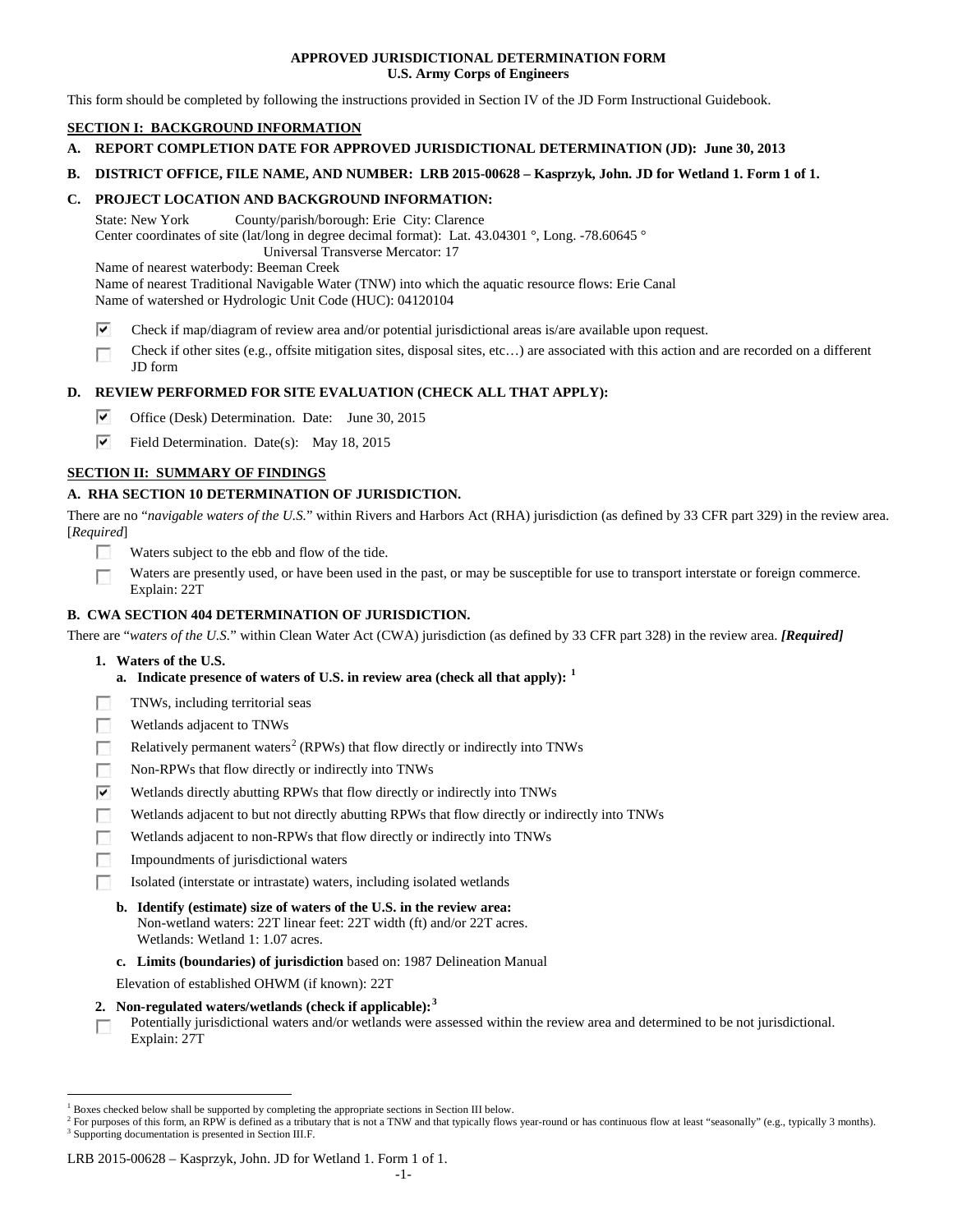## **SECTION III: CWA ANALYSIS**

# **A. TNWs AND WETLANDS ADJACENT TO TNWs**

**The agencies will assert jurisdiction over TNWs and wetlands adjacent to TNWs. If the aquatic resource is a TNW, complete Section III.A.1 and Section III.D.1. only; if the aquatic resource is a wetland adjacent to a TNW, complete Sections III.A.1 and 2 and Section III.D.1.; otherwise, see Section III.B below**.

- **1. TNW**  Identify TNW: 27T Summarize rationale supporting determination: 22T
- **2. Wetland adjacent to TNW** Summarize rationale supporting conclusion that wetland is "adjacent": 22T

# **B. CHARACTERISTICS OF TRIBUTARY (THAT IS NOT A TNW) AND ITS ADJACENT WETLANDS (IF ANY):**

**This section summarizes information regarding characteristics of the tributary and its adjacent wetlands, if any, and it helps determine whether or not the standards for jurisdiction established under Rapanos have been met.** 

**The agencies will assert jurisdiction over non-navigable tributaries of TNWs where the tributaries are "relatively permanent waters" (RPWs), i.e. tributaries that typically flow year-round or have continuous flow at least seasonally (e.g., typically 3 months). A wetland that directly abuts an RPW is also jurisdictional. If the aquatic resource is not a TNW, but has year-round (perennial) flow, skip to Section III.D.2. If the aquatic resource is a wetland directly abutting a tributary with perennial flow, skip to Section III.D.4.**

**A wetland that is adjacent to but that does not directly abut an RPW requires a significant nexus evaluation. Corps districts and EPA regions will include in the record any available information that documents the existence of a significant nexus between a relatively permanent tributary that is not perennial (and its adjacent wetlands if any) and a traditional navigable water, even though a significant nexus finding is not required as a matter of law.**

**If the waterbody[4](#page-1-0) is not an RPW, or a wetland directly abutting an RPW, a JD will require additional data to determine if the waterbody has a significant nexus with a TNW. If the tributary has adjacent wetlands, the significant nexus evaluation must consider the tributary in combination with all of its adjacent wetlands. This significant nexus evaluation that combines, for analytical purposes, the tributary and all of its adjacent wetlands is used whether the review area identified in the JD request is the tributary, or its adjacent wetlands, or both. If the JD covers a tributary with adjacent wetlands, complete Section III.B.1 for the tributary, Section III.B.2 for any onsite wetlands, and Section III.B.3 for all wetlands adjacent to that tributary, both onsite and offsite. The determination whether a significant nexus exists is determined in Section III.C below.**

**1. Characteristics of non-TNWs that flow directly or indirectly into TNW**

**(i) General Area Conditions:**

Watershed size: 22T 22T Drainage area: 22T 22T

Average annual rainfall: 22T inches Average annual snowfall: 22T inches

## **(ii) Physical Characteristics:**

- (a) Relationship with TNW:
	- Tributary flows directly into TNW.
	- Tributary flows through 22T tributaries before entering TNW.

Project waters are 22T river miles from TNW. Project waters are 22T river miles from RPW. Project waters are 22T aerial (straight) miles from TNW. Project waters are 22T aerial (straight) miles from RPW. Project waters cross or serve as state boundaries. Explain: 22T

Identify flow route to TNW<sup>[5](#page-1-1)</sup>: 22T Tributary stream order, if known: 22T

(b) General Tributary Characteristics (check all that apply):

**Tributary** is: Natural

- Artificial (man-made). Explain: 22T
- Manipulated (man-altered). Explain: 22T

## LRB 2015-00628 – Kasprzyk, John. JD for Wetland 1. Form 1 of 1.

<span id="page-1-1"></span><span id="page-1-0"></span> $4$  Note that the Instructional Guidebook contains additional information regarding swales, ditches, washes, and erosional features generally and in the arid West.<br> $5$  Flow route can be described by identifying, e.g., tri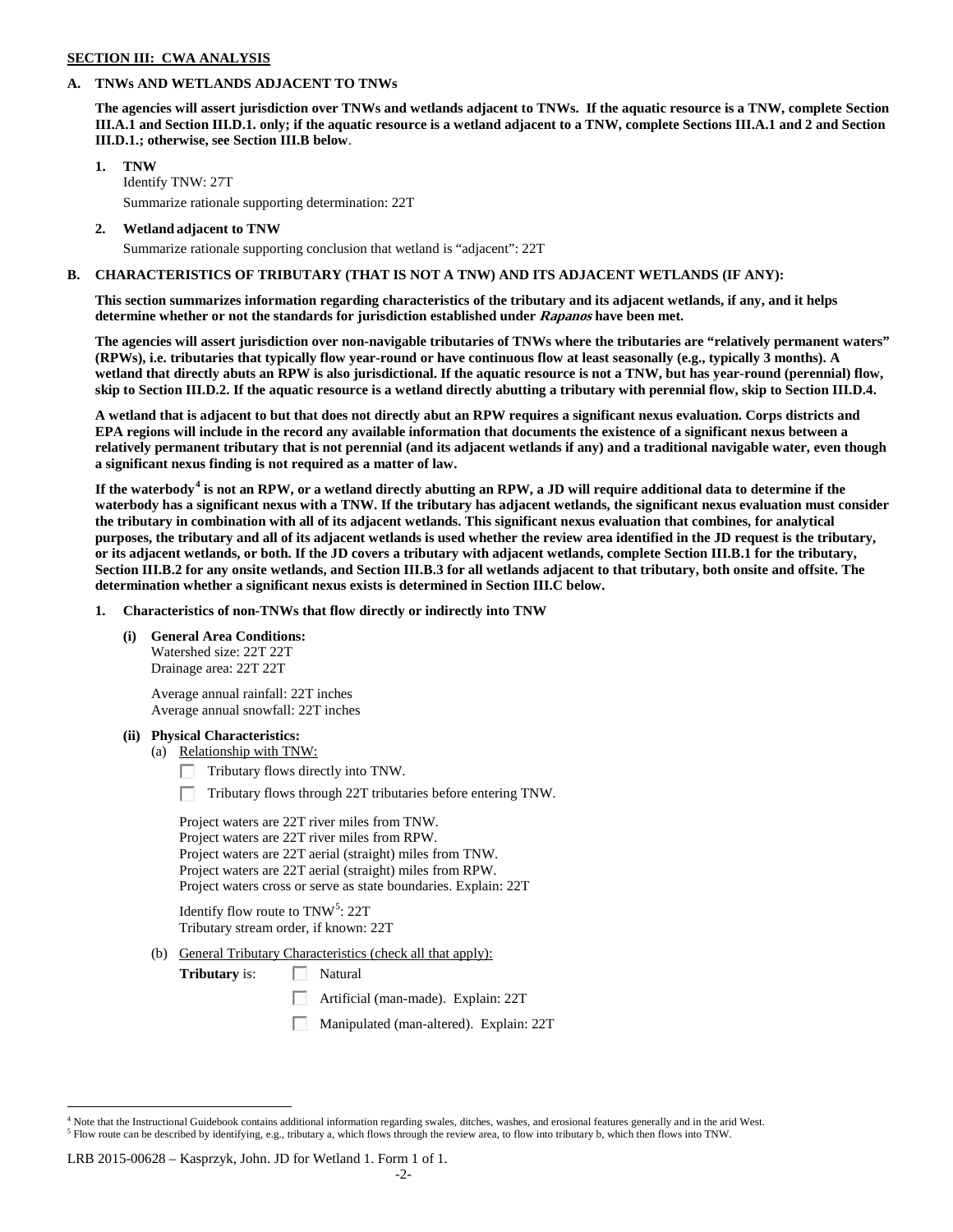|     | Tributary properties with respect to top of bank (estimate):<br>Average width: 22T feet<br>Average depth: 22T feet<br>Average side slopes: 22T                                                                                                                                                                                                                                                                                                                                                                                                                                                                                                                                                               |  |  |  |
|-----|--------------------------------------------------------------------------------------------------------------------------------------------------------------------------------------------------------------------------------------------------------------------------------------------------------------------------------------------------------------------------------------------------------------------------------------------------------------------------------------------------------------------------------------------------------------------------------------------------------------------------------------------------------------------------------------------------------------|--|--|--|
|     | Primary tributary substrate composition (check all that apply):<br>Silts<br>Sands<br>Concrete<br>M<br>Cobbles<br>Gravel<br>Muck<br>Bedrock<br>Vegetation. Type/% cover: 22T<br>ЭĪ<br>Other. Explain: 22T                                                                                                                                                                                                                                                                                                                                                                                                                                                                                                     |  |  |  |
|     | Tributary condition/stability [e.g., highly eroding, sloughing banks]. Explain: 22T<br>Presence of run/riffle/pool complexes. Explain: 22T<br>Tributary geometry: 22T<br>Tributary gradient (approximate average slope): 22T%                                                                                                                                                                                                                                                                                                                                                                                                                                                                                |  |  |  |
| (c) | Flow:<br>Tributary provides for: 22T<br>Estimate average number of flow events in review area/year: 22T<br>Describe flow regime: 22T<br>Other information on duration and volume: 22T                                                                                                                                                                                                                                                                                                                                                                                                                                                                                                                        |  |  |  |
|     | Surface flow is: 22T Characteristics: 22T                                                                                                                                                                                                                                                                                                                                                                                                                                                                                                                                                                                                                                                                    |  |  |  |
|     | Subsurface flow: 22T Explain findings: 22T<br>Dye (or other) test performed: 22T                                                                                                                                                                                                                                                                                                                                                                                                                                                                                                                                                                                                                             |  |  |  |
|     | Tributary has (check all that apply):<br>$\Box$ Bed and banks<br>$OHWM6$ (check all indicators that apply):<br>clear, natural line impressed on the bank<br>the presence of litter and debris<br><b>College</b><br>changes in the character of soil<br>destruction of terrestrial vegetation<br>the presence of wrack line<br>shelving<br>vegetation matted down, bent, or absent<br>sediment sorting<br><b>1999</b><br><b>Table</b><br>leaf litter disturbed or washed away<br>scour<br><b>Barbara</b><br>sediment deposition<br>multiple observed or predicted flow events<br>water staining<br>abrupt change in plant community 22T<br>other (list): 22T<br>Discontinuous OHWM. <sup>7</sup> Explain: 22T |  |  |  |
|     | If factors other than the OHWM were used to determine lateral extent of CWA jurisdiction (check all that apply):<br><b>STAR</b><br>High Tide Line indicated by:<br>Mean High Water Mark indicated by:<br>oil or scum line along shore objects<br>survey to available datum;<br>fine shell or debris deposits (foreshore)<br>physical markings;<br>physical markings/characteristics<br>vegetation lines/changes in vegetation types.<br>tidal gauges<br>other (list): 22T<br><b>Chemical Characteristics:</b>                                                                                                                                                                                                |  |  |  |

Characterize tributary (e.g., water color is clear, discolored, oily film; water quality; general watershed characteristics, etc.). Explain: 22T

Identify specific pollutants, if known: 22T

**(iii)** 

<span id="page-2-0"></span> <sup>6</sup> <sup>6</sup>A natural or man-made discontinuity in the OHWM does not necessarily sever jurisdiction (e.g., where the stream temporarily flows underground, or where the OHWM has been removed by development or agricultural practices). Where there is a break in the OHWM that is unrelated to the waterbody's flow regime (e.g., flow over a rock outcrop or through a culvert), the agencies will look for indicators of flow above and below the break. 7 Ibid.

<span id="page-2-1"></span>LRB 2015-00628 – Kasprzyk, John. JD for Wetland 1. Form 1 of 1.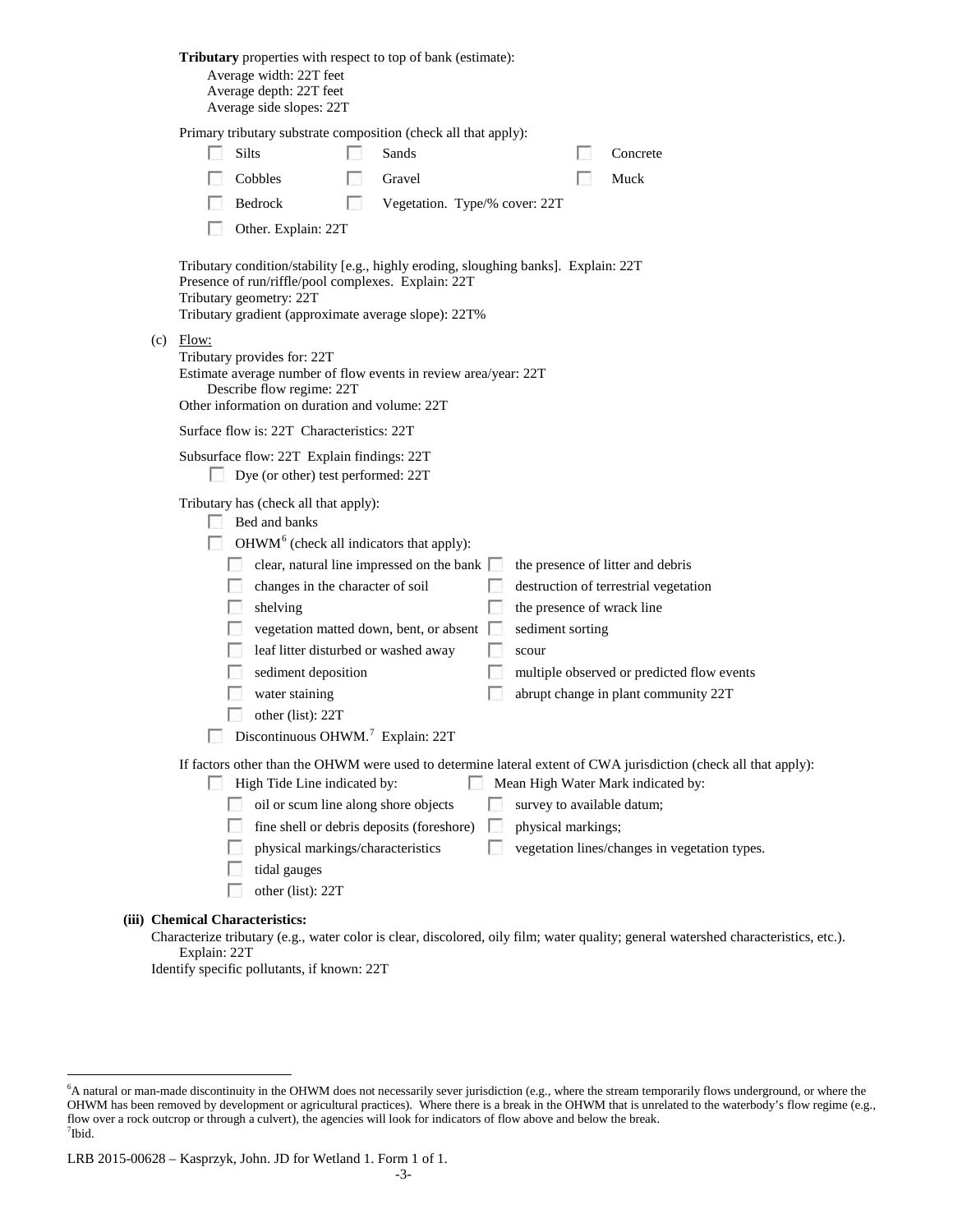## **(iv) Biological Characteristics. Channel supports (check all that apply):**

- Riparian corridor. Characteristics (type, average width): 22T
- Wetland fringe. Characteristics: 22T
- Habitat for:
	- Federally Listed species. Explain findings: 22T
	- Fish/spawn areas. Explain findings: 22T
	- $\mathcal{L}_{\mathrm{c}}$  ,  $\mathcal{L}_{\mathrm{c}}$ Other environmentally-sensitive species. Explain findings: 22T
	- $\mathcal{L}_{\mathcal{A}}$ Aquatic/wildlife diversity. Explain findings: 22T

## **2. Characteristics of wetlands adjacent to non-TNW that flow directly or indirectly into TNW**

#### **(i) Physical Characteristics:**

- (a) General Wetland Characteristics: Properties: Wetland size: 22T acres Wetland type. Explain: 22T Wetland quality. Explain: 22T Project wetlands cross or serve as state boundaries. Explain: 22T
- (b) General Flow Relationship with Non-TNW: Flow is: 22T Explain: 22T

Surface flow is: 22T Characteristics: 22T

Subsurface flow: 22T Explain findings: 22T

Dye (or other) test performed: 22T

# (c) Wetland Adjacency Determination with Non-TNW:

- 7 Directly abutting
- **1999** Not directly abutting
	- $\sim$ Discrete wetland hydrologic connection. Explain: 22T
	- $\overline{a}$ Ecological connection. Explain: 22T
	- $\mathcal{L}_{\mathcal{A}}$ Separated by berm/barrier. Explain: 22T
- (d) Proximity (Relationship) to TNW

Project wetlands are 22T river miles from TNW. Project waters are 22T aerial (straight) miles from TNW. Flow is from: 22T Estimate approximate location of wetland as within the 22T floodplain.

#### **(ii) Chemical Characteristics:**

Characterize wetland system (e.g., water color is clear, brown, oil film on surface; water quality; general watershed characteristics; etc.). Explain: 22T

Identify specific pollutants, if known: 22T

## **(iii) Biological Characteristics. Wetland supports (check all that apply):**

- Riparian buffer. Characteristics (type, average width): 22T
- **Vegetation type/percent cover. Explain: 22T**
- **Habitat for:** 
	- Federally Listed species. Explain findings: 22T
	- Fish/spawn areas. Explain findings: 22T
	- Other environmentally-sensitive species. Explain findings: 22T
	- Aquatic/wildlife diversity. Explain findings: 22T

## **3. Characteristics of all wetlands adjacent to the tributary (if any)**

All wetland(s) being considered in the cumulative analysis: 22T Approximately (22T) acres in total are being considered in the cumulative analysis.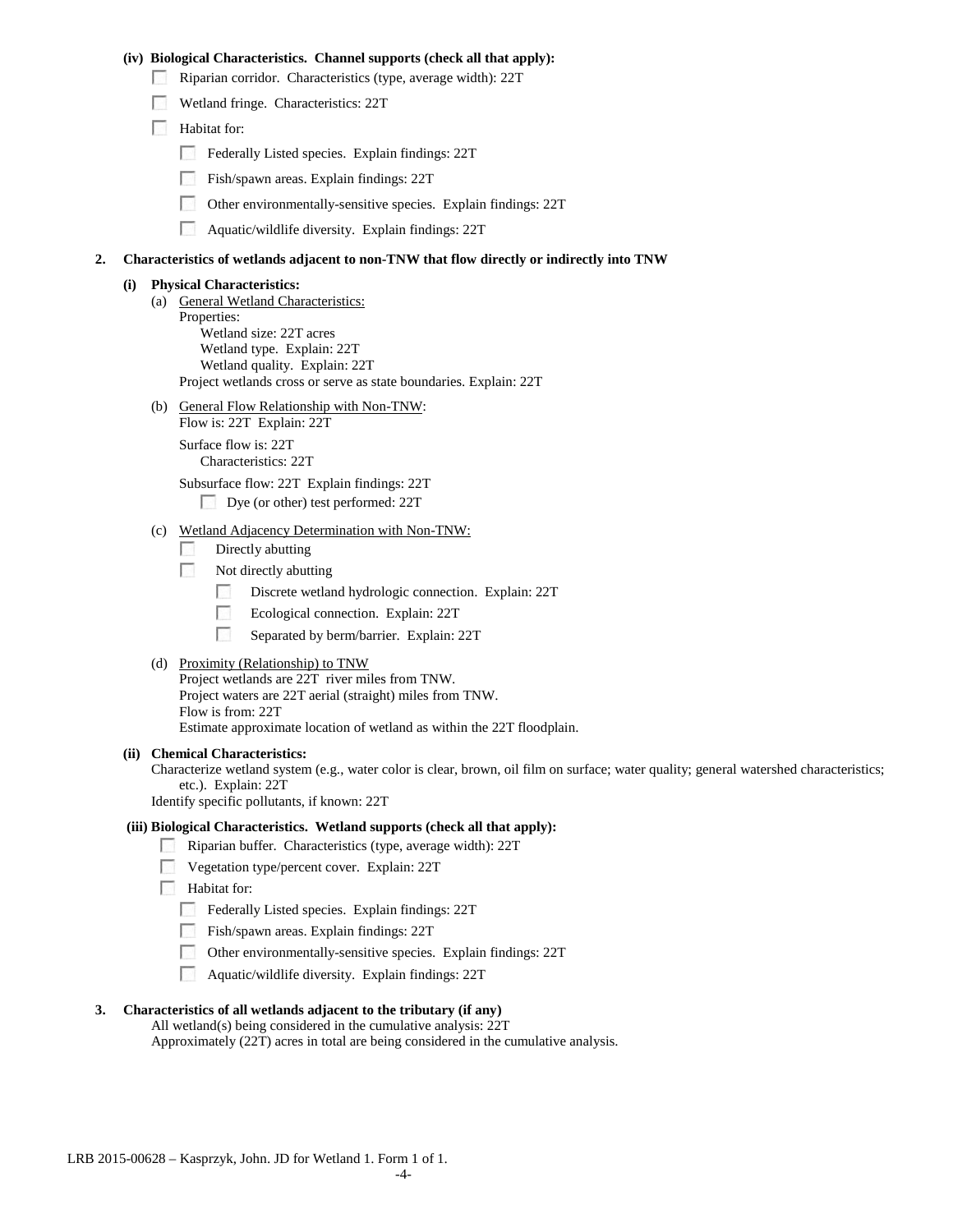For each wetland, specify the following:

| Directly abuts? $(Y/N)$ | Size (in acres) | Directly abuts? (Y/N) | Size (in acres) |
|-------------------------|-----------------|-----------------------|-----------------|
| 22T                     | つつT             | 22T                   | 22T             |
| 22T                     | つつT             | 22T                   | 22T             |
| 22T                     | つつT             | 22T                   | 22T             |
| つつT                     | ንንጥ             | 2 J T                 | つつT             |

Summarize overall biological, chemical and physical functions being performed: 22T

# **C. SIGNIFICANT NEXUS DETERMINATION**

**A significant nexus analysis will assess the flow characteristics and functions of the tributary itself and the functions performed by any wetlands adjacent to the tributary to determine if they significantly affect the chemical, physical, and biological integrity of a TNW. For each of the following situations, a significant nexus exists if the tributary, in combination with all of its adjacent wetlands, has more than a speculative or insubstantial effect on the chemical, physical and/or biological integrity of a TNW. Considerations when evaluating significant nexus include, but are not limited to the volume, duration, and frequency of the flow of water in the tributary and its proximity to a TNW, and the functions performed by the tributary and all its adjacent wetlands. It is not appropriate to determine significant nexus based solely on any specific threshold of distance (e.g. between a tributary and its adjacent wetland or between a tributary and the TNW). Similarly, the fact an adjacent wetland lies within or outside of a floodplain is not solely determinative of significant nexus.** 

## **Draw connections between the features documented and the effects on the TNW, as identified in the** *Rapanos* **Guidance and discussed in the Instructional Guidebook. Factors to consider include, for example:**

- Does the tributary, in combination with its adjacent wetlands (if any), have the capacity to carry pollutants or flood waters to TNWs, or to reduce the amount of pollutants or flood waters reaching a TNW?
- Does the tributary, in combination with its adjacent wetlands (if any), provide habitat and lifecycle support functions for fish and other species, such as feeding, nesting, spawning, or rearing young for species that are present in the TNW?
- Does the tributary, in combination with its adjacent wetlands (if any), have the capacity to transfer nutrients and organic carbon that support downstream foodwebs?
- Does the tributary, in combination with its adjacent wetlands (if any), have other relationships to the physical, chemical, or biological integrity of the TNW?

# *Note: the above list of considerations is not inclusive and other functions observed or known to occur should be documented below:*

- **1. Significant nexus findings for non-RPW that has no adjacent wetlands and flows directly or indirectly into TNWs.** Explain findings of presence or absence of significant nexus below, based on the tributary itself, then go to Section III.D: 22T
- **2. Significant nexus findings for non-RPW and its adjacent wetlands, where the non-RPW flows directly or indirectly into TNWs.**  Explain findings of presence or absence of significant nexus below, based on the tributary in combination with all of its adjacent wetlands, then go to Section III.D: 22T
- **3. Significant nexus findings for wetlands adjacent to an RPW but that do not directly abut the RPW.** Explain findings of presence or absence of significant nexus below, based on the tributary in combination with all of its adjacent wetlands, then go to Section III.D: 22T

# **D. DETERMINATIONS OF JURISDICTIONAL FINDINGS. THE SUBJECT WATERS/WETLANDS ARE (CHECK ALL THAT APPLY):**

- **1. TNWs and Adjacent Wetlands.** Check all that apply and provide size estimates in review area:
	- TNWs: 22T linear feet 22T width (ft), Or, 22T acres.
	- Wetlands adjacent to TNWs: 22T acres.

# **2. RPWs that flow directly or indirectly into TNWs.**

- $\triangledown$  Tributaries of TNWs where tributaries typically flow year-round are jurisdictional. Provide data and rationale indicating that tributary is perennial: Beeman Creek is depicted on the USGS NY Wolcottsville Quadrangle as a solid blue named line. The tributary has well defined bed and banks and measures about 20 feet in width from bank to bank. The bed load consists of silts and sand.
- Tributaries of TNW where tributaries have continuous flow "seasonally" (e.g., typically three months each year) are jurisdictional. Data supporting this conclusion is provided at Section III.B. Provide rationale indicating that tributary flows seasonally: 22T.

Provide estimates for jurisdictional waters in the review area (check all that apply):

Tributary waters: 27T linear feet 27T width (ft).

Other non-wetland waters: 27T acres.

Identify type(s) of waters: 27T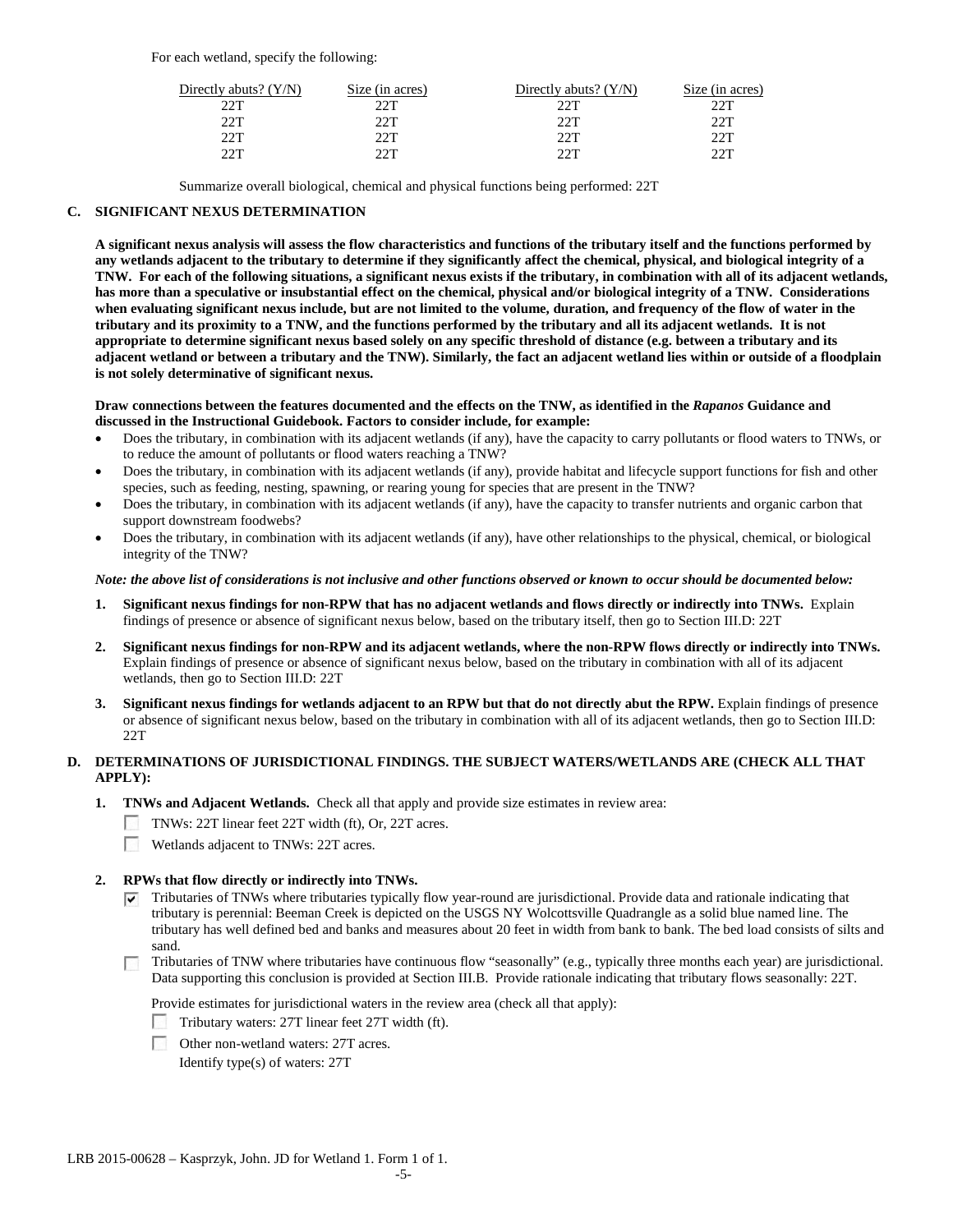# **3. Non-RPWs[8](#page-5-0) that flow directly or indirectly into TNWs.**

Waterbody that is not a TNW or an RPW, but flows directly or indirectly into a TNW, and it has a significant nexus with a  $\sim 10$ TNW is jurisdictional. Data supporting this conclusion is provided at Section III.C.

Provide estimates for jurisdictional waters within the review area (check all that apply):

- Tributary waters: 27T linear feet 27T width (ft).
- Other non-wetland waters: 27T acres.
	- Identify type(s) of waters: 27T

# **4. Wetlands directly abutting an RPW that flow directly or indirectly into TNWs.**

- $\vee$  Wetlands directly abut RPW and thus are jurisdictional as adjacent wetlands.
	- Wetlands directly abutting an RPW where tributaries typically flow year-round. Provide data and rationale indicating that tributary is perennial in Section III.D.2, above. Provide rationale indicating that wetland is directly abutting an RPW: Wetland 1 is part of a larger wetland complex that extends to the north and directly abuts Beeman Creek. Wetland 1 flows directly into Beeman Creek.
	- Wetlands directly abutting an RPW where tributaries typically flow "seasonally." Provide data indicating that tributary is seasonal in Section III.B and rationale in Section III.D.2, above. Provide rationale indicating that wetland is directly abutting an RPW: **27T**

Provide acreage estimates for jurisdictional wetlands in the review area: 1.07 acres.

## **5. Wetlands adjacent to but not directly abutting an RPW that flow directly or indirectly into TNWs.**

Wetlands that do not directly abut an RPW, but when considered in combination with the tributary to which they are **Barbara** adjacent and with similarly situated adjacent wetlands, have a significant nexus with a TNW are jurisidictional. Data supporting this conclusion is provided at Section III.C.

Provide acreage estimates for jurisdictional wetlands in the review area: 22T acres.

## **6. Wetlands adjacent to non-RPWs that flow directly or indirectly into TNWs.**

Wetlands adjacent to such waters, and have when considered in combination with the tributary to which they are adjacent  $\overline{a}$ and with similarly situated adjacent wetlands, have a significant nexus with a TNW are jurisdictional. Data supporting this conclusion is provided at Section III.C.

Provide estimates for jurisdictional wetlands in the review area: 27T acres.

# **7. Impoundments of jurisdictional waters. [9](#page-5-1)**

- As a general rule, the impoundment of a jurisdictional tributary remains jurisdictional.
- Demonstrate that impoundment was created from "waters of the U.S.," or
- Demonstrate that water meets the criteria for one of the categories presented above (1-6), or
- **B** Demonstrate that water is isolated with a nexus to commerce (see E below).

# **E. ISOLATED [INTERSTATE OR INTRA-STATE] WATERS, INCLUDING ISOLATED WETLANDS, THE USE, DEGRADATION OR DESTRUCTION OF WHICH COULD AFFECT INTERSTATE COMMERCE, INCLUDING ANY SUCH WATERS (CHECK ALL THAT APPLY):[10](#page-5-2)**

- which are or could be used by interstate or foreign travelers for recreational or other purposes. **1999年**
- **1999** from which fish or shellfish are or could be taken and sold in interstate or foreign commerce.
- $\sim$ which are or could be used for industrial purposes by industries in interstate commerce.
- 57 Interstate isolated waters.Explain: 22T
- **1999** Other factors.Explain: 22T

## **Identify water body and summarize rationale supporting determination:** 22T

Provide estimates for jurisdictional waters in the review area (check all that apply):

- Tributary waters: 27T linear feet 27T width (ft).
- $\mathcal{L}_{\mathcal{A}}$ Other non-wetland waters: 27T acres.
	- Identify type(s) of waters: 27T
- **Wetlands: 27T acres.**

 $\frac{1}{8}$ See Footnote # 3.

<span id="page-5-1"></span><span id="page-5-0"></span><sup>&</sup>lt;sup>9</sup> To complete the analysis refer to the key in Section III.D.6 of the Instructional Guidebook.

<span id="page-5-2"></span><sup>&</sup>lt;sup>10</sup> Prior to asserting or declining CWA jurisdiction based solely on this category, Corps Districts will elevate the action to Corps and EPA HQ for review consistent with the process described in the Corps/EPA *Memorandum Regarding CWA Act Jurisdiction Following Rapanos.*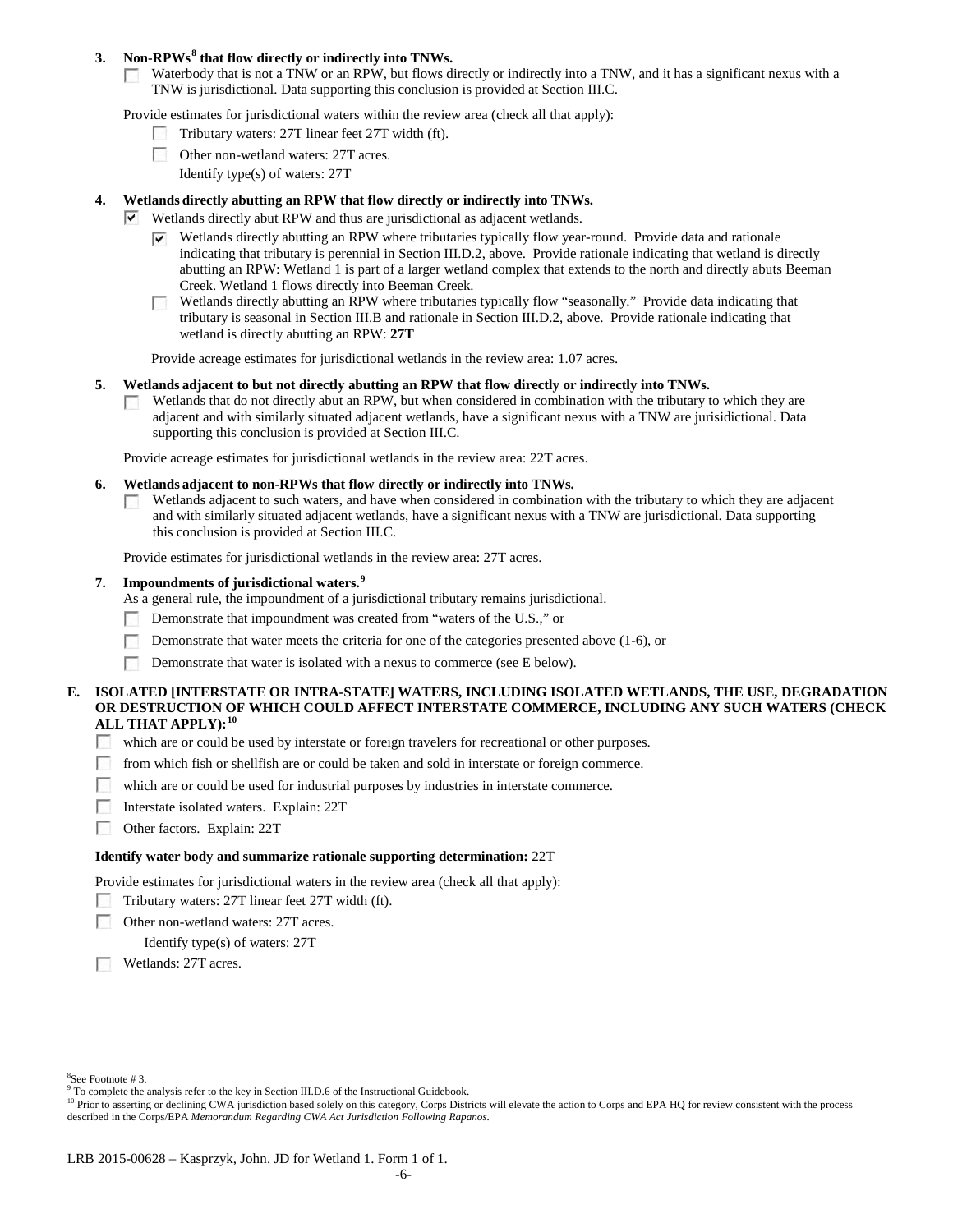| F. |                                                                          | NON-JURISDICTIONAL WATERS, INCLUDING WETLANDS (CHECK ALL THAT APPLY):                                                                                                                                                                                                                                                                                                                                                                     |  |
|----|--------------------------------------------------------------------------|-------------------------------------------------------------------------------------------------------------------------------------------------------------------------------------------------------------------------------------------------------------------------------------------------------------------------------------------------------------------------------------------------------------------------------------------|--|
|    | L                                                                        | If potential wetlands were assessed within the review area, these areas did not meet the criteria in the 1987 Corps of Engineers<br>Wetland Delineation Manual and/or appropriate Regional Supplements.<br>Review area included isolated waters with no substantial nexus to interstate (or foreign) commerce.<br>Prior to the Jan 2001 Supreme Court decision in "SWANCC," the review area would have been regulated based solely on the |  |
|    |                                                                          | "Migratory Bird Rule" (MBR).                                                                                                                                                                                                                                                                                                                                                                                                              |  |
|    | <b>College</b>                                                           | Waters do not meet the "Significant Nexus" standard, where such a finding is required for jurisdiction. Explain: 27T                                                                                                                                                                                                                                                                                                                      |  |
|    | <b>B</b>                                                                 | Other: (explain, if not covered above): 27T                                                                                                                                                                                                                                                                                                                                                                                               |  |
|    |                                                                          | Provide acreage estimates for non-jurisdictional waters in the review area, where the sole potential basis of jurisdiction is the MBR factors<br>(i.e., presence of migratory birds, presence of endangered species, use of water for irrigated agriculture), using best professional judgment<br>(check all that apply):                                                                                                                 |  |
|    |                                                                          | Non-wetland waters (i.e., rivers, streams): 27T linear feet 27T width (ft).                                                                                                                                                                                                                                                                                                                                                               |  |
|    |                                                                          | Lakes/ponds: 27T acres.                                                                                                                                                                                                                                                                                                                                                                                                                   |  |
|    | Other non-wetland waters: 27T acres. List type of aquatic resource: 27T. |                                                                                                                                                                                                                                                                                                                                                                                                                                           |  |
|    |                                                                          | Wetlands: 27T acres.                                                                                                                                                                                                                                                                                                                                                                                                                      |  |
|    |                                                                          | Provide acreage estimates for non-jurisdictional waters in the review area that do not meet the "Significant Nexus" standard, where such a<br>finding is required for jurisdiction (check all that apply):                                                                                                                                                                                                                                |  |
|    |                                                                          | Non-wetland waters (i.e., rivers, streams): 27T linear feet 27T width (ft).                                                                                                                                                                                                                                                                                                                                                               |  |
|    |                                                                          | Lakes/ponds: 27T acres.                                                                                                                                                                                                                                                                                                                                                                                                                   |  |
|    |                                                                          | Other non-wetland waters: 27T acres. List type of aquatic resource: 27T.                                                                                                                                                                                                                                                                                                                                                                  |  |
|    |                                                                          | Wetlands: 27T acres.                                                                                                                                                                                                                                                                                                                                                                                                                      |  |
|    |                                                                          | <b>SECTION IV: DATA SOURCES.</b>                                                                                                                                                                                                                                                                                                                                                                                                          |  |
|    | ∣V                                                                       | A. SUPPORTING DATA. Data reviewed for JD (check all that apply - checked items shall be included in case file and, where checked and<br>requested, appropriately reference sources below):<br>Maps, plans, plots or plat submitted by or on behalf of the applicant/consultant: Wetlands Investigation Co. (April 2015)                                                                                                                   |  |
|    | ∣V                                                                       | Data sheets prepared/submitted by or on behalf of the applicant/consultant.                                                                                                                                                                                                                                                                                                                                                               |  |
|    |                                                                          | Office concurs with data sheets/delineation report.<br>է                                                                                                                                                                                                                                                                                                                                                                                  |  |
|    |                                                                          | Office does not concur with data sheets/delineation report.                                                                                                                                                                                                                                                                                                                                                                               |  |
|    |                                                                          | Data sheets prepared by the Corps: 22T                                                                                                                                                                                                                                                                                                                                                                                                    |  |
|    |                                                                          | Corps navigable waters' study: 22T                                                                                                                                                                                                                                                                                                                                                                                                        |  |
|    | է                                                                        | U.S. Geological Survey Hydrologic Atlas: 22T                                                                                                                                                                                                                                                                                                                                                                                              |  |
|    |                                                                          | USGS NHD data.                                                                                                                                                                                                                                                                                                                                                                                                                            |  |
|    |                                                                          | $\triangleright$ USGS 8 and 12 digit HUC maps.                                                                                                                                                                                                                                                                                                                                                                                            |  |
|    | ∣V                                                                       | U.S. Geological Survey map(s). Cite scale & quad name: 7.5 Minute USGS NY Wolcottsville Quadrangle                                                                                                                                                                                                                                                                                                                                        |  |
|    | v                                                                        | USDA Natural Resources Conservation Service Soil Survey. Citation: http://websoilsurvey.nrcs.usda.gov/app/                                                                                                                                                                                                                                                                                                                                |  |
|    | ▽                                                                        | National wetlands inventory map(s). Cite name: http://www.fws.gov/wetlands/Data/Mapper.html                                                                                                                                                                                                                                                                                                                                               |  |
|    | ∣V                                                                       | State/Local wetland inventory map(s): http://www.dec.ny.gov/animals/38801.html                                                                                                                                                                                                                                                                                                                                                            |  |
|    |                                                                          | FEMA/FIRM maps: 22T                                                                                                                                                                                                                                                                                                                                                                                                                       |  |
|    |                                                                          | 100-year Floodplain Elevation is: 22T (National Geodectic Vertical Datum of 1929)                                                                                                                                                                                                                                                                                                                                                         |  |
|    | v                                                                        | Photographs: v Aerial (Name & Date): Bing Maps Oblique Aerial Imagery (date unknown)                                                                                                                                                                                                                                                                                                                                                      |  |
|    |                                                                          | or $\vee$ Other (Name & Date): Ground-level photographs (April 2015)                                                                                                                                                                                                                                                                                                                                                                      |  |
|    |                                                                          | Previous determination(s). File no. and date of response letter: 22T                                                                                                                                                                                                                                                                                                                                                                      |  |
|    |                                                                          | Applicable/supporting case law: 22T                                                                                                                                                                                                                                                                                                                                                                                                       |  |
|    |                                                                          | Applicable/supporting scientific literature: 22T                                                                                                                                                                                                                                                                                                                                                                                          |  |
|    |                                                                          | Other information (please specify): 22T                                                                                                                                                                                                                                                                                                                                                                                                   |  |
|    |                                                                          | <b>B. ADDITIONAL COMMENTS TO SUPPORT JD: 22T</b>                                                                                                                                                                                                                                                                                                                                                                                          |  |